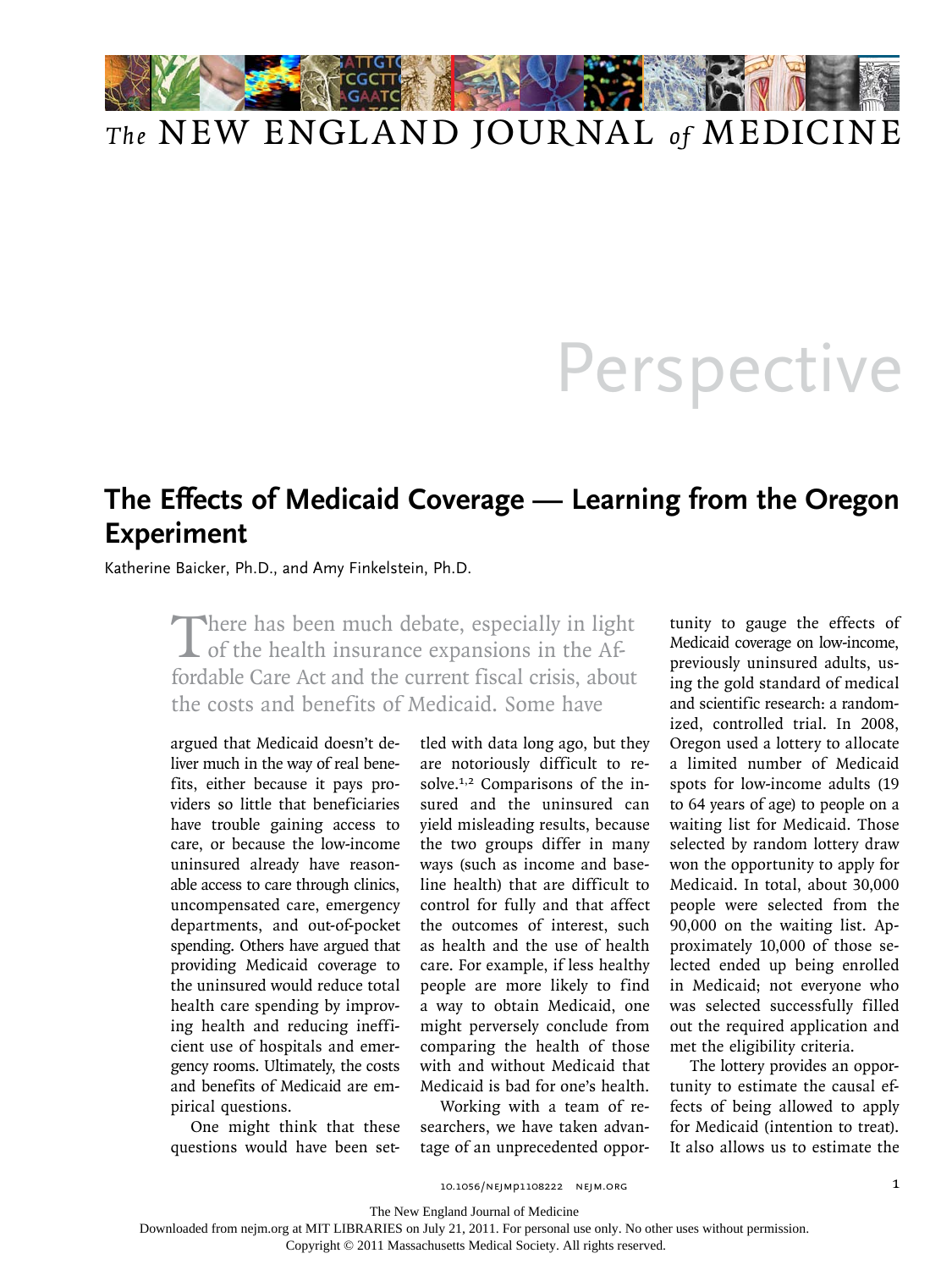causal effects of being enrolled in Medicaid relative to being uninsured (the effects of "treatment on the treated," which we focus on below), under the assumption that selection by the lottery to be able to apply for Medicaid affects the outcomes we studied only through its role in increasing insurance coverage.

We now have evidence of the effects of the first year of Medicaid coverage after the lottery.<sup>3</sup> These results are based on administrative data from hospital discharges, credit reports, and death records, in addition to mail surveys we conducted. We found that Medicaid coverage increases the use of health care. In particular, it raises the probability of using outpatient care by 35%, of using prescription drugs by 15%, and of hospital admission by 30%. We did not detect a statistically significant change in emergency room utilization, although our estimates were imprecise. Overall, we estimate that the increased health care use from enrollment in Medicaid translates into about a 25% increase in total annual health care expenditures.

That Medicaid increases health care use makes economic sense, since insurance reduces the price of care for the insured (in this program, there are no copayments). The increase in health care use is associated with more consistent primary care: people with Medicaid coverage were 70% more likely to report having a regular place of care and 55% more likely to report having a usual doctor; Medicaid coverage also increased the use of preventive care such as mammograms (by 60%) and cholesterol monitoring (by 20%). Although it's possible that improved efficiency

of care delivery could reduce overall spending, that does not appear to have happened in Oregon, at least in the short run.

What benefits accrue along with this increase in spending? We examined two potential benefits: financial protection and improved health and well-being. The financial protection aspects of insurance are too often overlooked in academic and public policy discussions. Just as fire insurance is designed not to prevent fires but to help financially when fire creates catastrophic financial losses, a key purpose of health insurance is to reduce the financial risk posed by catastrophic medical expenditures.

We found that Medicaid improves financial security. Medicaid reduces by 40% the probability that people report having to borrow money or skip payment on other bills because of medical expenses. Although it does not appear to reduce their risk of bankruptcy (at least in the first year), it decreases by 25% the probability that they will have unpaid medical bills that are sent to a collection agency. This effect benefits not only the insured but, since the vast majority of bills sent to a collection agency are never paid, also those who may ultimately help to finance this unpaid care, including health care providers and the public sector.

We also found that being covered by Medicaid improves selfreported health as compared with being uninsured. Medicaid enrollees are 25% more likely to indicate that they're in good, very good, or excellent health (vs. fair or poor health). They are 25% less likely to screen positive for depression. They are even 30% more likely to report that they are pretty happy or very happy (vs. not too happy).

It's hard to tell from the current data whether objective, physical health has improved. The evidence we have to date suggests that at least some of the improvements in self-reported health probably reflect a more general sense of improved well-being and reduced stress; for example, the improvements in self-reported health start to show up after only a month of insurance coverage and before health care use has started to increase. Of course, our findings of increased health care use and increased access to care suggest that physical health may also have improved or will improve. We will know more when we have data from the second year, when we collected information on physical health measures such as blood pressure, obesity, cholesterol, and blood sugar control. (Currently our only objective health measure is mortality, on which we were unable to detect an effect.) Whether it was health or general well-being (or both) that improved, both represent potentially important benefits of Medicaid, along with the reductions in financial strain.

There are, of course, limits to the lessons that can be drawn from this experiment. For example, the results are naturally specific to the study's population, insurance plan, and health care environment. Coverage by private insurance, in different settings, or of people with very different characteristics than those who enrolled in Oregon's Medicaid program might have very different effects. Moreover, the Oregon lottery insured only 10,000 adults. The system-level effects of insuring millions of people at once, including strain on the provider

The New England Journal of Medicine

Copyright © 2011 Massachusetts Medical Society. All rights reserved.